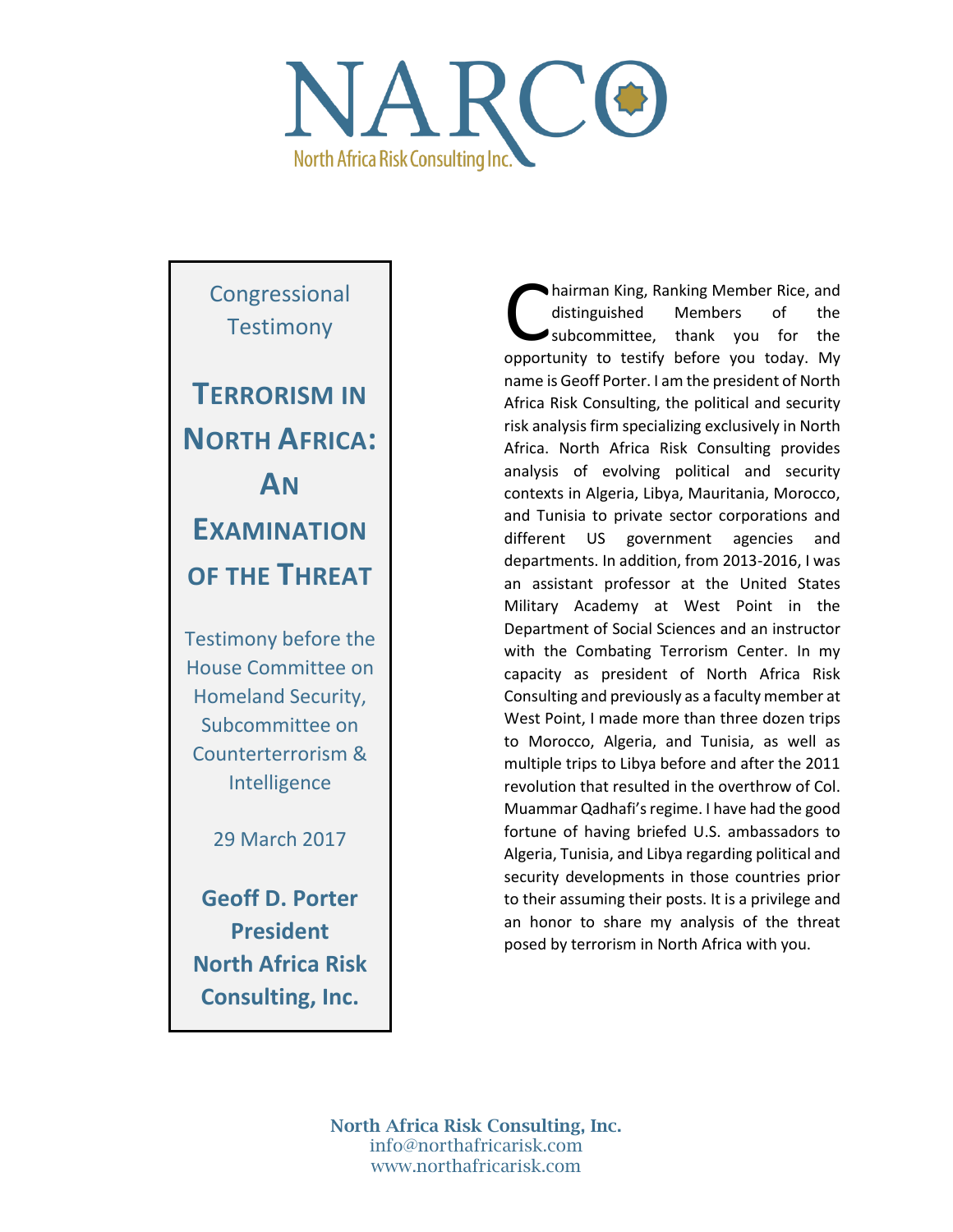# Terrorism in North Africa

Terrorism in North Africa in recent years is entirely *jihadi salafi* in nature. Although there are differences among *jihadi salafi* terrorist organizations, they all stem from an interpretation of Islam that argues that there is a very narrow canon from which Islamic tenets and duties should be derived and that among those tenets and obligations is the duty to confront by any means necessary non-Muslims or Muslims that these organizations deem to be insufficiently religious. The goal of these *jihadi salafi* organizations is inherently political. They want to oust the political leadership in the nation states in which they operate because that leadership does not share their same interpretation of how political systems should operate. In addition, they want to erode the influence of the United States and its European allies in areas in which they operate.

The persistence of *jihadi salafi* terrorist organizations in North Africa poses a direct threat to U.S. national interests overseas and an indirect and longer-term threat to the homeland. For al-Qaeda affiliated groups and Islamic State allies alike, the U.S. remains the enemy.

*Jihadi salafi* terrorist groups in North Africa can be divided into two large rubrics. There are those allied with al-Qaeda, which continues to be led by Ayman al-Zawahiri. And there are those who have pledged allegiance to the Islamic State under the leadership of Abu Bakr al-Baghdadi. Tactical disagreements and different loyalties keep these two groups apart, but there is slippage between them and individuals and affiliates move back and forth. $<sup>1</sup>$ </sup>

### Defining North Africa

The definition of North Africa can vary from one institution to another. For some U.S. agencies, North Africa includes not only the conventional Maghreb countries (Algeria, Libya, Mauritania, Morocco, Tunisia), but also Saharan and Sahelian countries (Burkina Faso, Chad, Mali, Niger, Nigeria, Senegal). For the purposes of this examination of the threat posed by terrorism in North Africa, the definition of North Africa will be a hybrid of regional stakeholders' own definition of North Africa as "the Maghreb" and North African terrorist organizations' definition of their area of operations, which includes Burkina Faso, Chad, Mali, and Niger.<sup>2</sup> This definition accommodates the cross-border, transnational nature of terrorist organizations and of the diplomatic and military approaches adopted to combat it by the U.S., France, and regional governments.

### Al-Qaeda and Affiliated Groups

In January 2017, al-Qaeda's regional affiliation, al-Qaeda in the Islamic Maghreb, or AQIM (Ar. القاعدة في بلاد المغرب الإسلامي), marked its 10<sup>th</sup> anniversary. AQIM emerged in moment of desperation out of a pre-existing *salafi*  nationalist terrorist organization (the Salafist Group for Preaching and Combat, or GSPC) that was increasingly without a viable mission.<sup>3</sup> The GSPC was dedicated to fighting the Algerian government allegedly in order to restore the aborted 1991 legislative elections. By 2004, the government and the Algerian population had moved on and were focused on restoring peace and stability. The GSPC's leader in 2005, Abdelmalek Droukdel, initiated the process whereby the GSPC first became formally affiliated with al-Qaeda, and then in 2007

 $\overline{\phantom{a}}$ 

North Africa Risk Consulting, Inc. 2 info@northafricarisk.com www.northafricarisk.com

<sup>1</sup> Thomas, Dominique, "État islamique vs. Al-Qaïda : autopsie d'une lutte fratricide," *Politique étrangère*, N. 1, printemps 2016

<sup>2</sup> http://www.maghrebarabe.org/ar/

<sup>3</sup> Porter, Geoff D., "AQIM Ten Years On," *The Cipher Brief,* 12 January 2017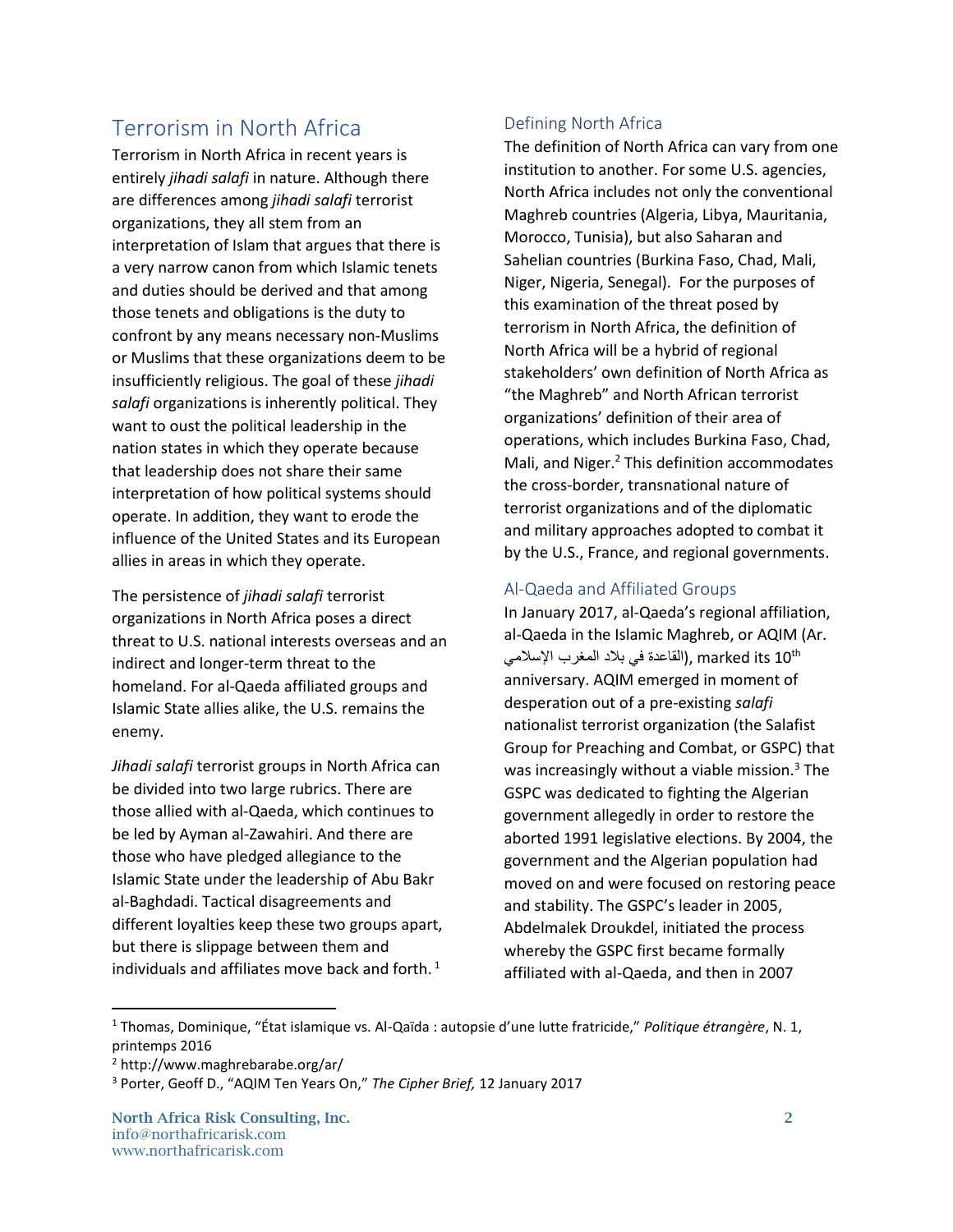announced that it had become AQIM.<sup>4</sup> Over the course of the last ten years, AQIM's strategy, tactics, and area of operations have evolved, responding to changes in the broader *jihadi* movement and to political and security developments in the region.

Droukdel remains the organization's leader, but it has expanded its operations beyond just Algeria to include a broad swath of North Africa. In fact, its operations in Algeria itself are curtailed and the group has struggled recently to remain relevant in the Algerian context. That being said, as evinced by the 18 March 2016 attack against the In Salah Gas asset at Krechba, AQIM retains some domestic support in Algeria and still has the capacity to carry out episodic strikes against high-value targets, especially far from urban centers where security measures are less rigorous. 5

AQIM's evolution has not been seamless and the organization has experienced schisms and leadership fracture. In particular, in 2012 Droukdel quarreled with one of his commanders in northern Mali, and that commander, Mokhtar Belmokhtar, quit AQIM to form his own organization, al-Mourabitoun (Ar. المرابطون(, made up of AQIM fighters as well as fighters from the Movement for Unity in Jihad in West Africa or MUJAO (Fr. Mouvement pour l'unicité et le jihad en Afrique de l'Ouest; .(حركة التوحيد والجهاد في غرب أفريقيا .Ar 6 Four months after its formation, a heavily armed

platoon of al-Mourabitoun fighters attacked the Tigantourine Gas Plant at In Amenas in Algeria. The attackers originated in northern Mali, transited eastward across the country, passed through northeastern Niger, and entered southwestern Libya where they staged their operation. The attackers subsequently crossed Algeria's border and attacked the gas facility. More than three dozen expatriates were killed at the site, including three U.S. citizens.<sup>7</sup>

Following the In Amenas attack, al-Mourabitoun went to ground, possibly as a result of having lost so many men in the attack, but also because it was being doggedly hunted. From January 2013 to July 2014, France had deployed roughly 4,000 troops as part of Opération Serval whose objective was to stabilize northern Mali in the wake of a *jihadi salafi* offensive. The French presence on the ground and its assets in the air hindered Belmokhtar and al-Mourabitoun's movements.

In the aftermath of the 2011 Libyan revolution, AQIM also tried to make inroads among *jihadi salafi* groups in Libya, including with Ansar al-Sharia (Ar. الشريعة أنصار(, the *jihadi salafi* group involved in the attack against the US compound in Benghazi.<sup>8</sup> Belmokhtar was allegedly charged with initiating relations between AQIM and Ansar al-Sharia.<sup>9</sup> While Belmokhtar's overtures were likely well-received, they did not result in any operational coordination between AQIM and Ansar al-Sharia. Ansar al-Sharia itself has

<sup>4</sup> Tawil, Camille, *Brothers in Arms: The Story of al-Qa`ida and the Arab Jihadists* (London : Saqi, 2011), trans. Robin Bray

<sup>5</sup> Hadjer Guenanfa, "Attaque contre le site gazier de Krechba : la piste d'un terroriste de la region," *Tout sur l'Algérie*, 22 March 2016

<sup>6</sup> Ould Salem, Lamine, *Ben Laden du Sahara. Sur les traces du jihadiste Mokhtar Belmokhtar* (éd. de La Martinière, 2014)

<sup>7</sup> Statoil, *In Amenas Investigation Report* (2013)

<sup>8</sup> Rogers, Mike, and Ruppersberger, Dutch, *Investigative Report on the Terrorist Attacks on U.S. Facilities in Benghazi, Libya, September 11-12, 2012*, U.S. House of Representatives Permanent Select Committee on Intelligence, 21 November 2014

<sup>9</sup> Rémi Carayol, "Mokhtar Belmokhtar, le parrain du Sahelistan," *Jeune Afrique*, 4 February 2015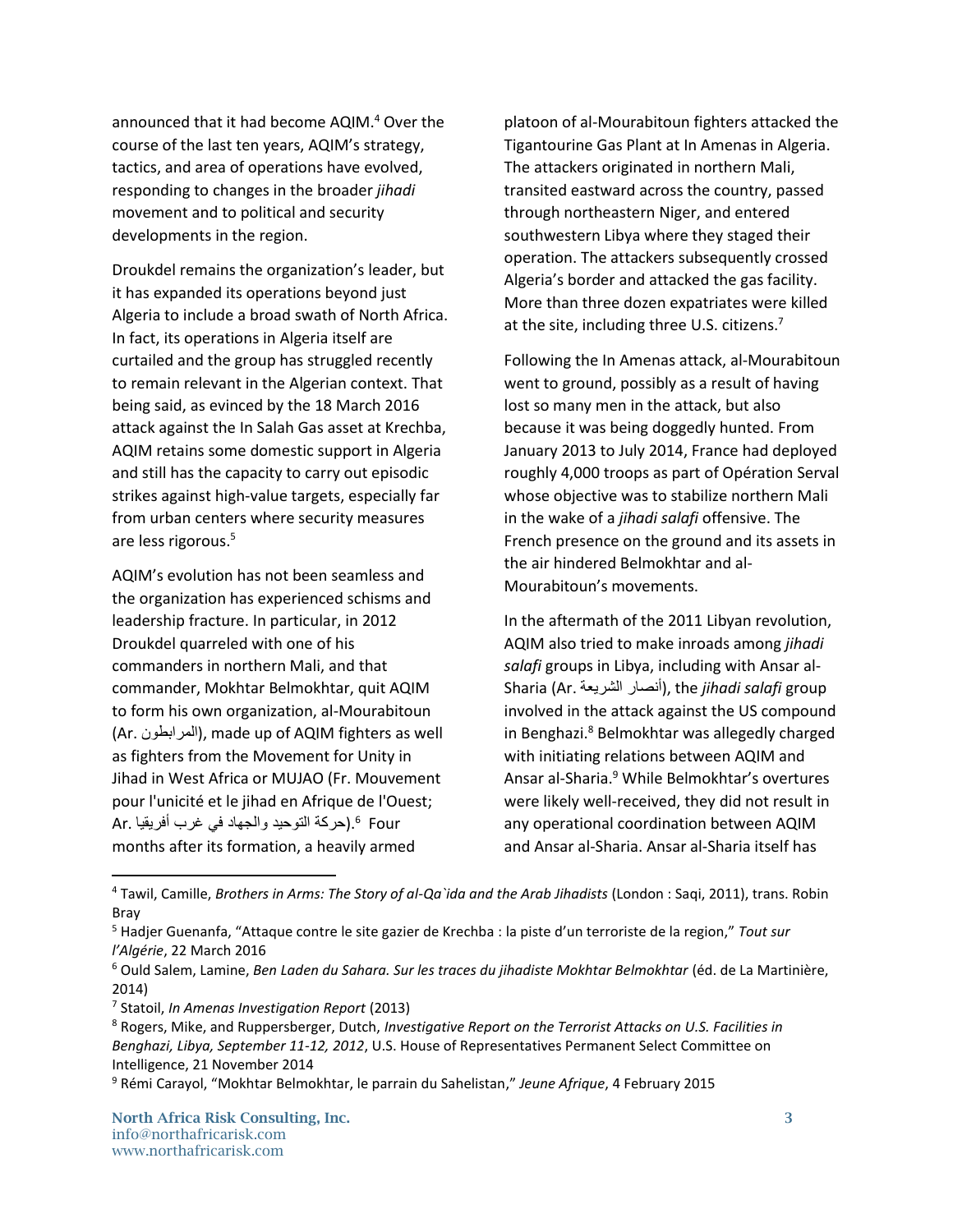since been absorbed into other *jihadi salafi* organizations in Libya, including the Mujahids' (مجلس شورى مجاهدي درنة .Ar (Darna Council Shura and the Mujahids' Shura Council Benghazi (Ar. مجلس شوري مجاهدي بنغازي).<sup>10</sup> Libya's descent into civil war by late 2014 and the emergence of the Islamic State in Sirte in 2015 both undermined Ansar al-Sharia's ongoing viability. As a result, AQIM does not have a sustained presence in northern Libya. It is likely, though, that al-Mourabitoun continue to have a limited presence in southwestern Libya.<sup>11</sup>

While AQIM failed to maintain a presence in Libya, it has had greater success with its Tunisian affiliate, the Uqba Ibn Nafi Brigade (Ar. نكتيبة عقبة ابن نافع), which was established by an emissary who had been sent to Tunisia by Droukdel in 2011. The Uqba Ibn Nafi Brigade is contained in western Tunisia along the border with Algeria and it closely adheres to AQIM's tactics, techniques and procedures, avoiding attacks on civilians and targeting Tunisian security services.

In November of 2015, al-Mourabitoun rejoined AQIM, although a faction of al-Mourabitoun led by Abu Walid al-Sahraoui had earlier pledged allegiance to the Islamic State and created the Islamic State of the Grand Sahara. <sup>12</sup> The return of al-Mourabitoun was a triumph for Droukdel and it reestablished AQIM's prominence as the

leading *jihadi salafi* organization in North Africa, the Sahara, and the Sahel.

Droukdel has recently further consolidated AQIM's position in Saharan and Sahelian countries. A communique on 2 March 2017 announced the regrouping of disparate but related *jihadi salafi* groups in North Africa. The announcement was made by Iyad Ag Ghali, the leader of Ansar Dine, a local front for AQIM in Mali. Ag Ghali was accompanied by AQIM commander Yahya Abu Hammam, al-Mourabitoun second-in-command Hassan al-Ansari, Amadou Koufa, the leader of the Macina Brigade (Ansar Dine's Peul battalion), and Abderrahmane Sanhaji, an AQIM legal scholar (Ar. قاضي).<sup>13</sup> Ag Ghali declared that the group was now "Islam and Muslims' Victory Group" it that and) جماعة نصرة اإلسالم والمسلمين .Ar( remained loyal to al-Qaeda's leader Ayman Zawahiri and AQIM's emir Abdelmalik Droukdel.<sup>14</sup> With the regrouping, AQIM is able to reestablish its unified presence in Algeria, Burkina Faso, Chad, Libya, Mali, Niger, and Tunisia. 15

#### The Islamic State and Affiliated Groups

In 2013, Abu Bakr al-Baghdadi, the leader of the Islamic State, sent a mission to Libya to assess the possibility of establishing an Islamic State presence in the country.<sup>16</sup> By 2014, a coalition of different *jihadi salafi* groups in Derna

<sup>10</sup> Lacher, Wolfram, "Libya: A Jihadist Growth Market," in *Jihadism in Africa: local causes, regional expansion, international alliances*, Steinberg, Guido and Weber, Annette, eds. Stiftung Wissenschaft und Politik -SWP-Deutsches Institut für

Internationale Politik und Sicherheit, 2015

<sup>&</sup>lt;sup>11</sup> "al-Barghathî; 'Daech' yu'amalu 'ala `i'âda tajmu'a sufûfahu wa tamarkazâtahu fî janûb lîbîyâ," *khabâr lîbîyâ*, 4 March 2017

<sup>12</sup> Mémier, Marc, "AQMI et al-Mourabitoun: Le djihad sahélien réunifié" *Études de l'Ifri*, January 2017

<sup>13</sup> Mohamed Fall Oumère, "De la naissance d'un nouveau « djihadistan » au Sahel," *Le Monde*, 10 March 2017 <sup>14</sup> Amin Muhammad 'Amad, "ikhtiyâr iyâd agh ghâlî `amîran li jamâ'a 'jamâ'a nusrah al-islâm wa al-muslimîn," *alsalâm al-yûm*, 4 March 2017

<sup>15</sup> "iyâd agh ghâlî 'mullah 'umar' mantiqah al-sâhil wa al-sahrâ`," *al-`akhbâr al-maurîtânîyah* 6 March 2017 <sup>16</sup> Porter, Geoff D. "How Realistic is Libya as an Islamic State 'Fallback'" *CTC Sentinel*, Vol. 9 Issue 3, March 2016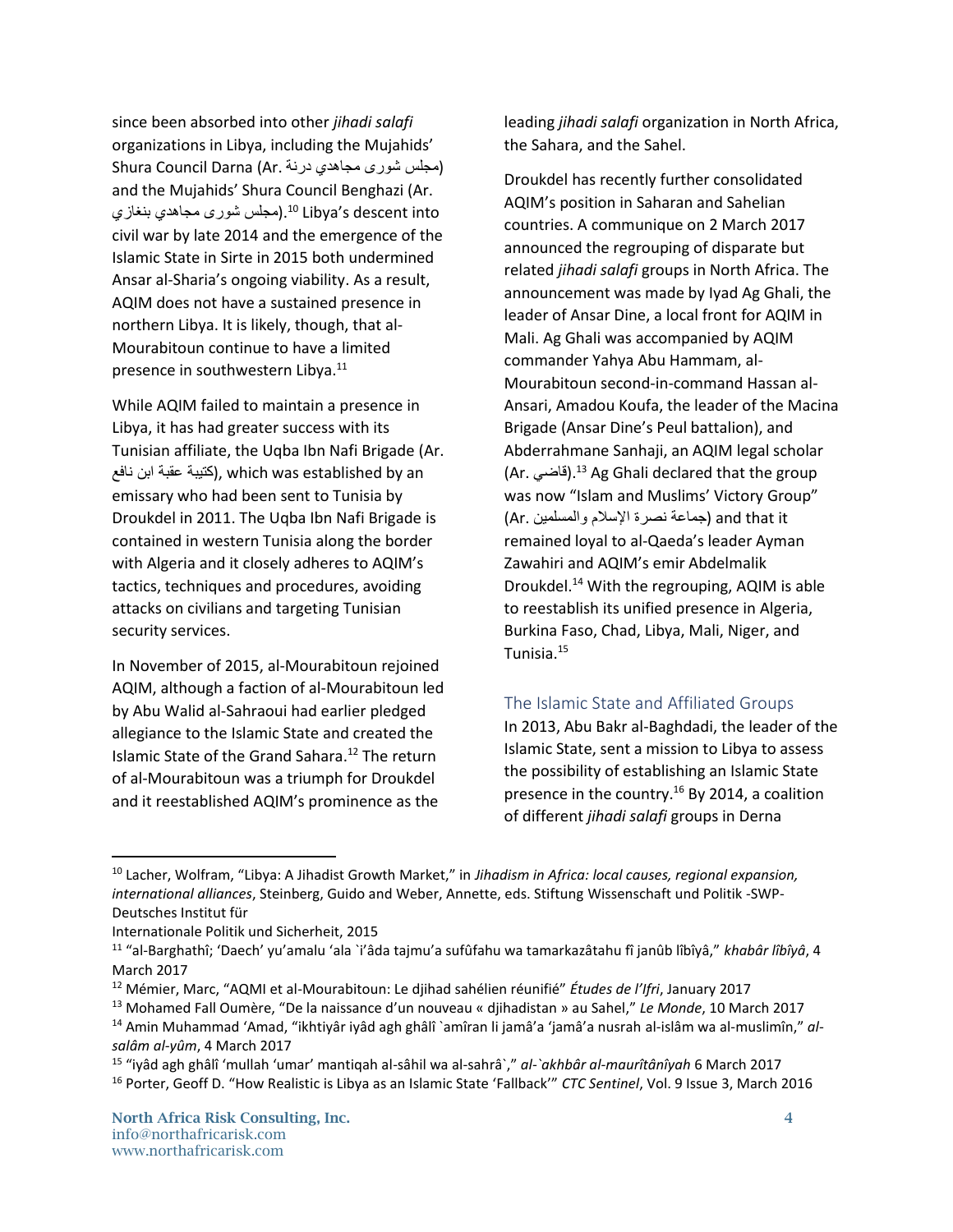pledged allegiance to the Islamic State and by June 2015, the Islamic State controlled most of the central coastal city of Sirte. $17$  Reports regarding the number of Islamic State fighters in Sirte varied considerably with some sources citing 3,000 fighters and others as many as 12,000.<sup>18</sup> While in control of Sirte, the Islamic State tried to impose its own perverse interpretation of Islamic law on the town's population, but the Islamic State in Libya was never self-sufficient and remained dependent upon the Islamic State in Iraq and Syria for financial support.<sup>19</sup>

The Islamic State had also attempted to make inroads elsewhere in North Africa. In September 2014, a new group, the Caliphate's Soldiers in the Land of Algeria (Ar. جند الخلافة في أرض الجزائر), captured a French tourist in the mountains to the southeast of the capital Algiers. The group announced its allegiance with the Islamic State and declared that it would kill its hostage if its demands were not met. Algeria does not negotiate with terrorists and the group murdered the Frenchman. While Algeria has reckoned with AQIM for more than ten years, it would not tolerate the emergence of an Islamic State ally within its borders. By December 2014, Algerian security services had largely eradicated the group, including eliminating its leader Khaled Abou Suleimane. <sup>20</sup> There have been intermittent attempts to carry out attacks in subsequent years by individuals and cells claiming to be Islamic State members, but these

have been largely unsuccessful. The most recent attack in the eastern Algerian city of Constantine was foiled.<sup>21</sup>

There was also an uneven attempt to establish an Islamic State group in Tunisia which labeled itself the Caliphate's Soldiers. In March 2015, three Islamic State gunmen attacked the Bardo Museum in Tunis. <sup>22</sup> The Islamic State also claimed responsibility for an attack carried out by a lone gunman in June 2015 near the resort town of Sousse and for an attack on the presidential guard in Tunis, Tunisia.<sup>23</sup> In March 2016, there was a three-day gun battle in the Tunisian border town of Ben Guerdane that seems to have been precipitated by the U.S. bombing of an Islamic State training camp in Sabratha, Libya.<sup>24</sup> Tunisian members of the Islamic State in Libya had been planning to capture and hold Ben Guerdane but may have accelerated their attack in the aftermath of the Sabratha bombing.

The battle of Ben Guerdane, however, underscores an important aspect of the Islamic State threat in Tunisia: almost all Islamic State activities in Tunisia have had a Libyan component. Since the Ben Guerdane assault and the Islamic State's subsequent loss of Sirte, Libya, the Islamic State's activities in Tunisia have been more sporadic and the group's capacity in Tunisia is diminished. Recent Islamic State attacks in Tunisia have focused on the Tunisian security services and Tunisia has not

 $17$  Ibid.

 $18$  Ibid.

 $19$  Ibid.

<sup>20</sup> Imene Brahimi, "RÉCIT. Abdelmalek El Gouri : trois mois de traque sans relâche," *Tout sur l'Algérie*, 23 December 2014

<sup>21</sup> Fayçal Métaoui, "Attentat à Constantine : Le terroriste abattu," *El Watan*, 26 February 2017

<sup>22</sup> "Tunisie : les terrorists auraient été formés par le groupe EI en Libye," *RFI Afrique*, 20 March 2015

<sup>23</sup> "l'Etat islamique revendique l'attentat contre la police en Tunisie," *Le Monde*, 25 November 2015

<sup>24</sup> Declan Walsh, Ben Hubbard, and Eric Schmitt, "U.S. Bombing in Libya Reveals Limits of Strategy Against ISIS," *The New York Times*, 19 February 2016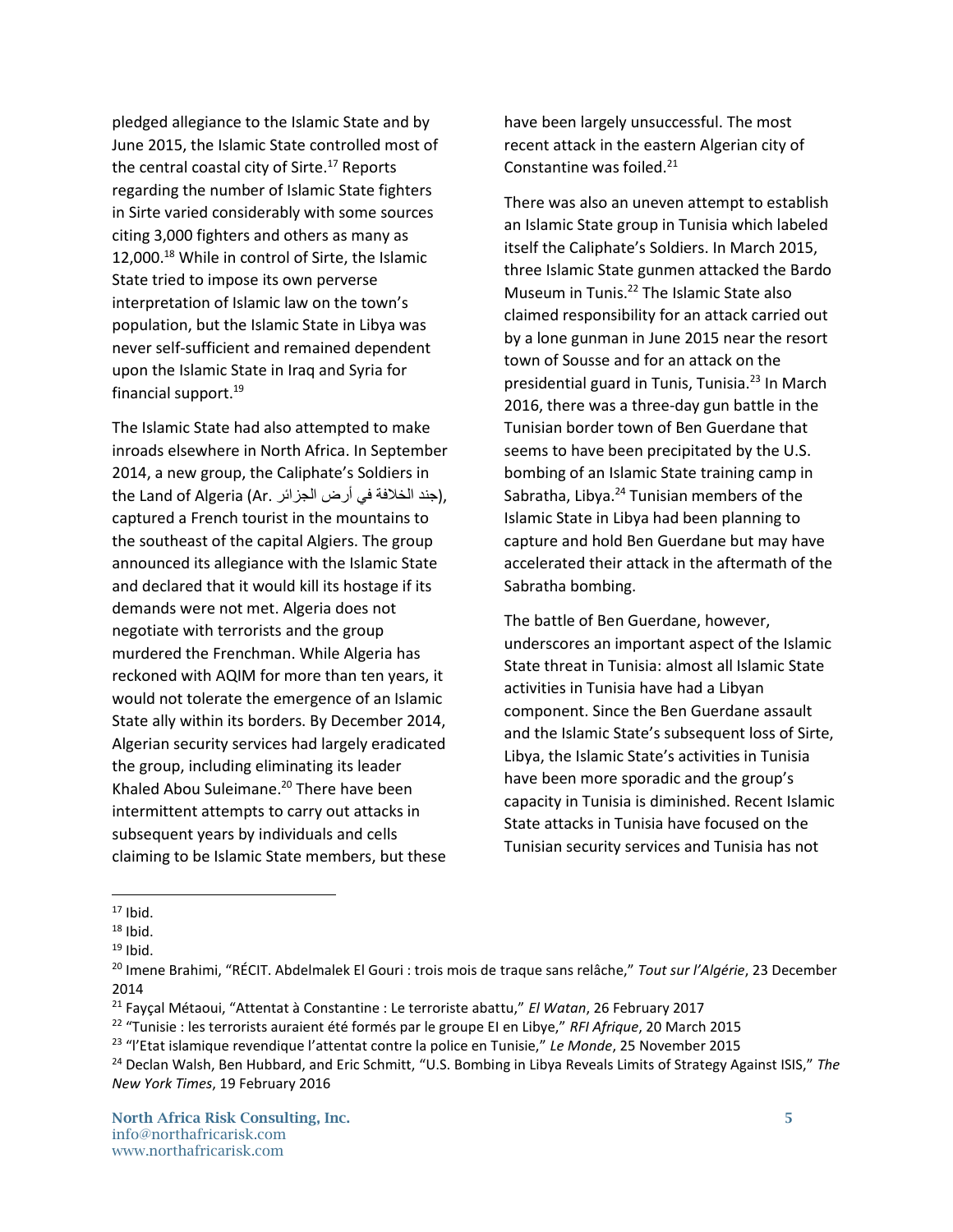suffered a large-scale Islamic State attack in more than a year.

At the same time, however, the Islamic State has expanded southward, at least in name. In May 2015, a former MUJAO leader in Mali, Adnane Abou Walid el-Sahraoui, who had joined al-Mourabitoun, split with Belmokhtar, pledged allegiance to Abu Bakr al-Baghdadi and formed the Islamic State in the Grand Sahara Ar. (الدولة الإسلامية في الصحراء الكبرى).<sup>25</sup> In the following months, el-Sahraoui was quiet, some suspecting he had been wounded in a clash with al-Mourabitoun loyalists.<sup>26</sup> El-Sahraoui reemerged in May 2016, threatening to undertake attacks against Morocco and UN personnel stationed in the disputed territory of Western Sahara.<sup>27</sup> No such attack ever transpired and over the last six months el-Sahraoui's group has carried out only a handful of small scale attacks against soft targets in Burkina Faso and Mali.

El-Sahraoui's inability to hit Morocco is all the more curious because there appears to be a deep well of sympathy for the Islamic State in Morocco. Moroccans constituted the third largest nationality to join the Islamic State in Iraq and Syria (smaller only than Saudi Arabia and Tunisia).<sup>28</sup> At home, Moroccan security services have disrupted an Islamic State plot or arrested an alleged Islamic State cell almost once a month, every month for the last two years. Why there is so much support for the Islamic State in Morocco may be due to the monarchy's overt effort to enforce a state version of Islam. Islamic State supporters bristle at a monarch who they view as corrupt claiming the mantle "Commander of the Faithful" (Ar. المؤمنين أمير (and imposing an interpretation of Islam on them.<sup>29</sup> The Islamic State's Moroccan appeal extends beyond Morocco's borders into Europe. The November 2015 Paris attacks and the March 2016 Brussels attacks, both claimed by the Islamic State, each had Moroccan elements.<sup>30</sup>

# Assessing the Threat

*Jihadi salafi* terrorist groups in North Africa undoubtedly pose a threat to U.S. national interests overseas and, even though they pose no immediate risk to U.S. homeland, they could threaten the homeland over the longer term. Importantly, as is true of all terrorist organizations, neither al-Qaeda allied groups nor Islamic State affiliates distinguish between civilian and official targets. U.S. government personnel, U.S. citizens, and U.S. corporations are all seen as legitimate targets.

The Threat to National Interests Overseas

With its ongoing operations in Algeria and Tunisia and its "regroupment" in the Sahara and Sahel, AQIM is now the strongest terrorist organization in North Africa with the biggest footprint and poses the greatest threat to U.S. national interests in the region. Its "regroupment" theoretically allows it to eliminate redundancies among formerly disparate groups, conserve and share resources, and coordinate training and planning.

l

<sup>25</sup> "Sahel : un chef d'Al-Mourabitoun prête allégegance à l'organisation de l'État islamique," *France24*, 15 May 2015

<sup>26</sup> Aziz M., "Urgent : L'émir d'al-Mourabitoun gravement blesse dans des affrontements," *El Watan*, 17 June 2015

<sup>27</sup> Imad Stitou, "Qui est Abou Walid as-Sahraoui qui menace de terroriser le Maroc," *Le Desk,* 4 May 2016

<sup>28</sup> Dodwell, Brian, Milton, Daniel, & Rassler, Don, *The Caliphate's Global Workforce: An Inside Look at the Islamic State's Foreign Fighter Paper Trail*, The Combating Terrorism Center at West Point, April 2016

<sup>29</sup> Ilhem Rachidi, "Mohamed Tozy : «Le Maroc a parié sur une sorte de salafisme implicite»," *Le Desk*, 22 July 2016 <sup>30</sup> Paul Cruickshank, "The inside story of the Paris and Brussels attacks," *CNN*, 30 March 2016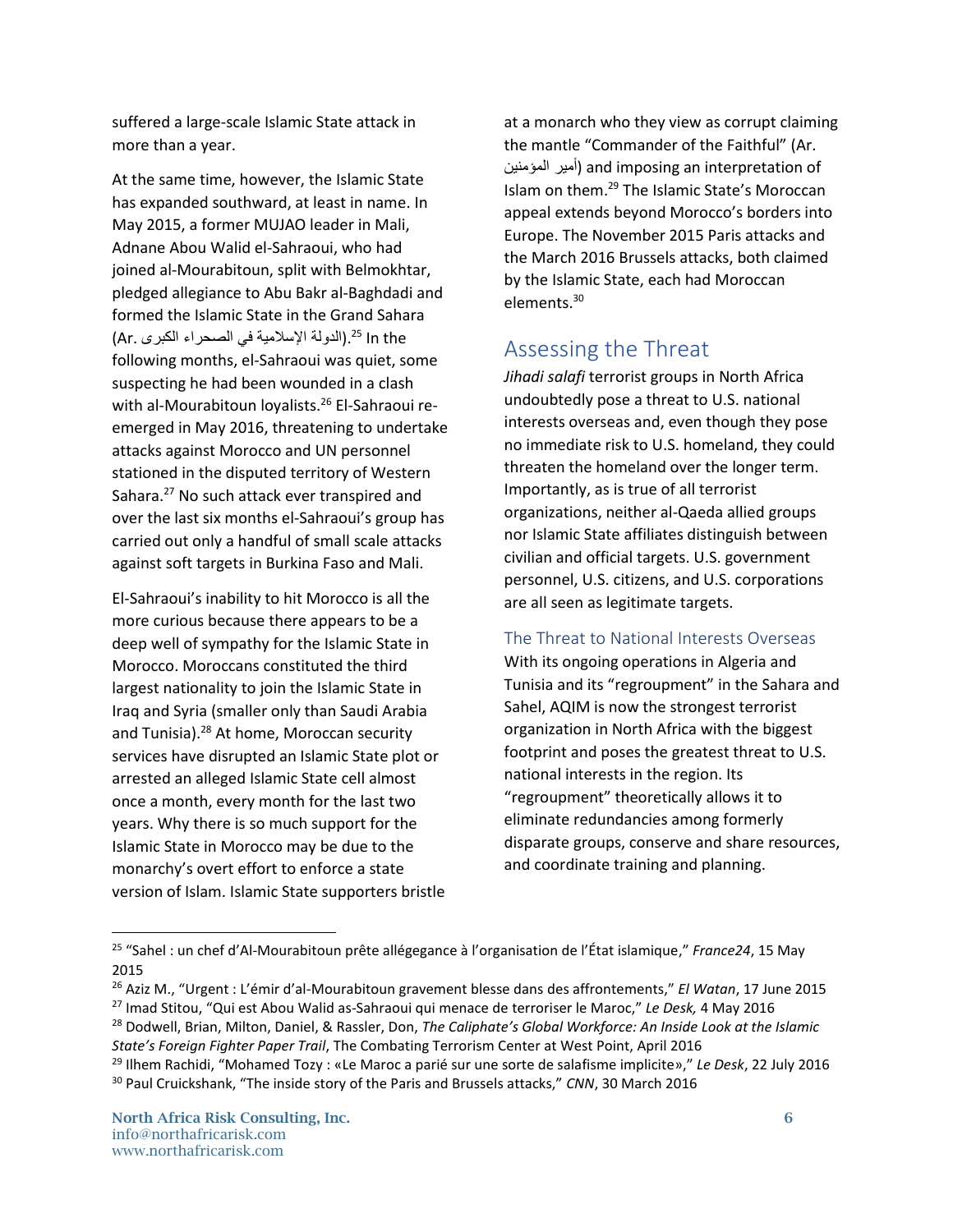In contrast, the Islamic State suffered a severe setback in North Africa due to the loss of its bastion in Sirte. There have reportedly been fewer "squirters" from the Sirte offensive than anticipated and smaller numbers of Islamic State fighters managed to escape the city than was expected. Those that did escape are dispersed throughout Libya and northern Niger. Their current capabilities are uncertain, but they lost or expended a large amount of materiel in their campaign to defend Sirte and in subsequent airstrikes against training camps and other locations.<sup>31</sup> In addition, it will take them time to establish networks in new local communities that will enable them to function more fluidly. That being said, there is no doubt that Islamic State fighters cling to *jihadi salafi* ideology and still harbor a desire to attack U.S. and U.S.-related targets. For the moment, though, Islamic State attacks in North Africa will be more opportunistic than calibrated.

Although North Africa and the Sahara are not strategic regions for the U.S., there are three main categories where U.S. national interest can be endangered by terrorist organizations: U.S. government personnel, U.S. private citizens, and U.S. businesses.

#### *U.S. Government Personnel*

In 2012, Ansar al-Sharia participated in an attack in Benghazi, Libya that resulted in the deaths of four U.S. government personnel.<sup>32</sup> Although the circumstances around the attack are unlikely to be replicated elsewhere in North Africa, it was a sharp reminder that North

African terrorist organizations will target the U.S. government when they can. In addition to the U.S. diplomatic corps, the U.S. has soldiers, sailors, marines, and airmen in North Africa who are high-value targets for *jihadi salafi* groups. The risks to U.S. service members were underscored in an episode in December 2015 during which a team of U.S. Special Forces was interdicted by a Libyan militia. $33$  The militia was not a terrorist organization and the team exfiltrated the country without further incident, but the confrontation could have easily ended very differently. Further to the south in Niger, a U.S. soldier died while supporting Nigerien counterterrorism operations.<sup>34</sup>

#### *U.S. Citizens*

In addition to U.S. diplomats and members of the armed services, the ongoing presence of *jihadi salafi* groups in North Africa threatens U.S. citizens in the region. AQIM and the Islamic State's willingness to kill civilians is well documented. In April 2011, a *jihadi salafi* bomber in Marrakech, Morocco killed 17 civilians, including 15 Europeans. $35$  In January 2013, 37 expatriates were killed, including three U.S. citizens, when al-Mourabitoun attacked the Tigantourine Gas Facility at In Amenas, Algeria.<sup>36</sup> In January 2015, a U.S. citizen (and U.S. Marine veteran) was killed in an Islamic State attack in Tripoli, Libya.<sup>37</sup> In March 2015, Islamic State gunmen killed 22 civilians, including 21 from Europe, Japan, and Latin America, at the Bardo Museum in Tunis,

l

<sup>31</sup> North Africa Risk Consulting, *NARCO Analysis: Why the US bombed ISIS in Libya*, 19 January 2017

<sup>32</sup> Op Cit., Ft. 7

<sup>33</sup> Chris Stephen, "Secret US mission in Libya revealed after air force posted pictures," *The Guardian*, 17 December 2015,

<sup>34</sup> Alex Horton, "Special Forces soldier dies in accident in Niger," *Stars and Stripes*, 11 February 2017

<sup>35</sup> "Attentat de Marrakech : au moins six Français tués" *Le Monde*, 29 April 2011

<sup>36</sup> Porter, Geoff D., "The Eradicateurs" *Foreign Policy*, 18 January 2013

<sup>37</sup> "RIP to a friend – MARSOC Marine" *SOCNET, The Special Operations Community Network*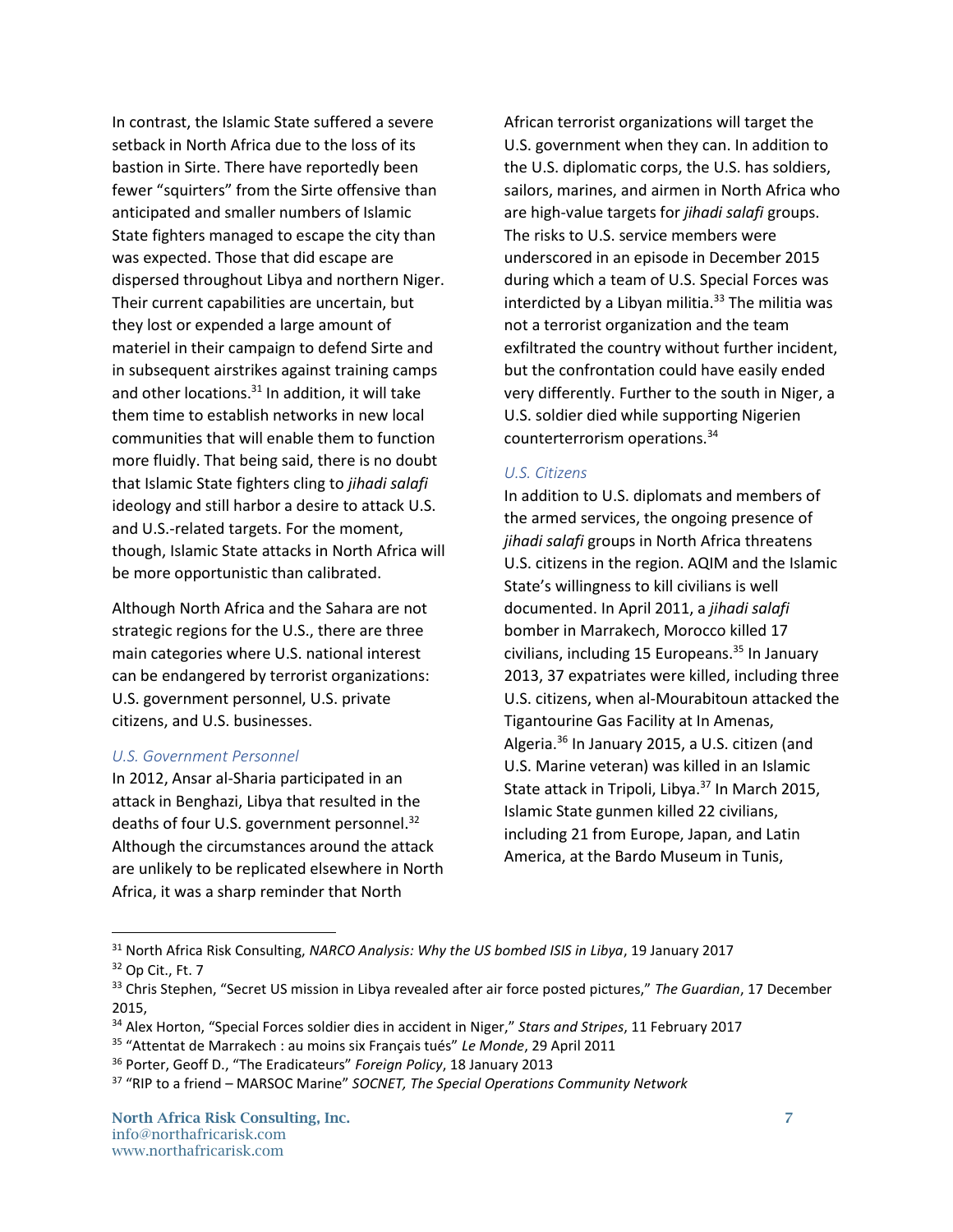Tunisia.<sup>38</sup> In June 2015, an Islamic State gunman killed 38 civilians and wounded 37 at Port El Kantaoui, Tunisia. The victims were predominantly from the U.K.<sup>39</sup> On 20 November 2015, AQIM and al-Mourabitoun attacked a hotel in Bamako, Mali, killing 20 civilians, including a U.S. citizen.<sup>40</sup> In January 2016, AQIM attacked a hotel and café in Ouagadougou, Burkina Faso, killing 30 civilians, including one U.S. citizen.<sup>41</sup> In March 2016, AQIM attacked a beachfront hotel in Grand-Bassam, Ivory Coast, killing 19 civilians. $42$  It is due to a combination of vacationing patterns, limited U.S. foreign direct investment in the region, and luck that more U.S. citizens have not been killed by *jihadi salafi*  organizations in North Africa over the last decade.

### *U.S. Corporations*

The operations of U.S. companies in North Africa are also vulnerable to *jihadi salafi* terrorism. <sup>43</sup> Numerous U.S. companies have investments and activities in North Africa, particularly in the oil and gas sector. ExxonMobil has oil and gas assets in Libya and Chad. A consortium of three other prominent U.S. oil companies also operates in Libya.<sup>44</sup> Still other U.S. energy companies have assets in Algeria.<sup>45</sup> In addition, a U.S. energy company recently made a promising gas discovery in Mauritania.<sup>46</sup> U.S. companies are also involved in other sectors throughout North Africa,

including petrochemicals, telecoms, defense, pharmaceuticals, and renewables.

Although the value of U.S. corporate activity in North Africa is dwarfed by that in Central America or South East Asia, North Africa is nonetheless an important market that creates value for American enterprises. A terrorist attack, regardless of whether it directly targets U.S. companies or the private sector in general, disrupts commercial activity and erodes value for U.S. corporations. There is the possibility of the loss of life and the destruction of hard assets. There are costs associated with lost productivity due to country evacuations in the wake of terrorist attack. Finally, the existence of a terrorist threat compels corporations to shoulder additional security and insurance costs. If the threat is deemed serious enough, costs become unsustainable and U.S. companies will abandon opportunities in North Africa.

## The Threat to the Homeland

Threat posed by North African terrorist organizations to Europe is greater than the threat they pose to the U.S. There are multiple reasons for this having to do with geographic proximity, colonial legacies, linguistic facility, and the commonality of dual-nationality among European and North African countries. 47

<sup>38</sup> Frida Dahmani, "Attentat du Bardo : le musée de l'horreur," *Jeune Afrique*, 24 March 2015

<sup>39</sup> *The Tunisia Inquests* (2017)

<sup>&</sup>lt;sup>40</sup> "L'attentat de Bamako réveille le spectre de "l'insaisissable" Mokhtar Belmokhtar," France24 23 November 2015

<sup>41</sup> "Ce que l'on sait de l'attaque terroriste à Ouagadougou," *Le Monde* 15 January 2016

<sup>42</sup> "Côte d'Ivoire: Aqmi dévoile les objectifs de son attentat à Grand-Bassam," *RFI*, 15 March 2016,

<sup>43</sup> Porter, Geoff D., "Terrorist Targeting of the Libyan Oil and Gas Sector," *CTC Sentinel*, Vol. 8, Issue 2, February 2015

<sup>44</sup> U.S. Energy Information Administration, Libya, https://www.eia.gov/beta/international/country.cfm?iso=LBY

<sup>45</sup> U.S. Energy Information Administration, Algeria, https://www.eia.gov/beta/international/country.cfm?iso=DZA

<sup>46</sup> Michael Stothard, "Gas find on Mauritania-Senegal border comes with challenges," *Financial Times*, 15 April 2016

<sup>47</sup> Reinares, Fernando, "Avatares del terrorismo yihadista en España," Real Instituto Elcano, 3 February 2017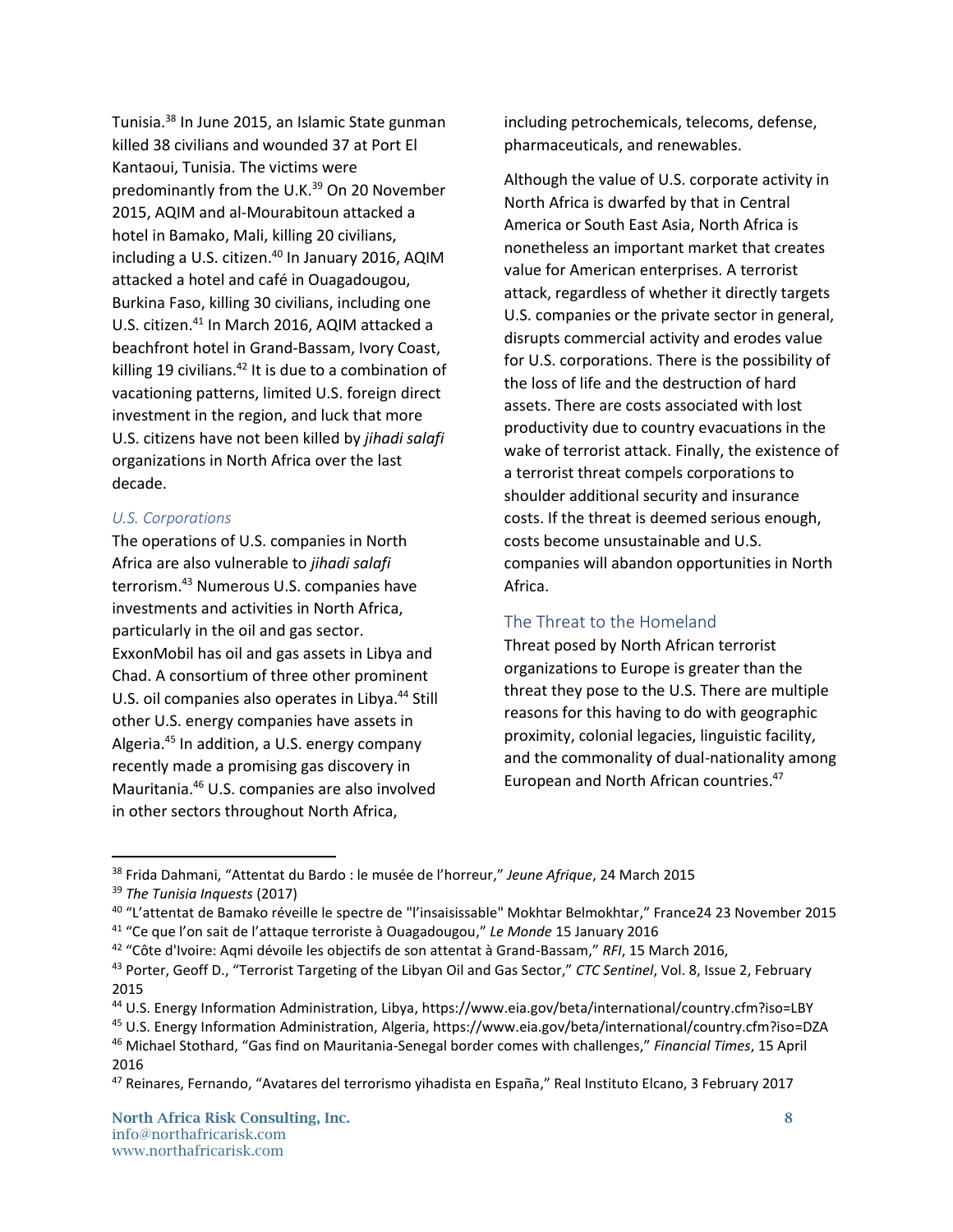No terrorist organization in North Africa currently has the capacity to undertake attacks in the United States. *Jihadi salafi* terrorist organizations in many senses are no different than any other organization, terrorist or otherwise. *Jihadi salafi* groups calculate the most effective ways to allocate finite resources with the greatest likelihood of success. In the case of North African terrorist organizations, this means that if they do intend to carry out attacks against targets outside their area of operations, then they are most likely to attempt attacks in Europe. In fact, given the target rich environment in which they operate in North Africa and given the proximity of Europe, *jihadi salafi* terrorist organizations in North Africa are more likely to carry out attacks in North Africa and Europe than they are in the U.S.

Because of the historical legacy of colonial occupation by France, North African *jihadi salafis* from Algeria, Mali, Mauritania, Morocco, Niger and Tunisia are likely to have greater familiarity with French than English and are more likely to be able to establish networks among North African diaspora communities in Europe than they are in the United States. In fact, in a communique commending the formation of "The Islam and Muslims' Victory Group" earlier in March 2017, Abdelmalek Droukdel, the commander of AQIM, declared that "Muslims want to export war from their lands to France."<sup>48</sup>

Similarly, because of Italy's colonial presence in Libya and the subsequent U.K. presence after World War II, Libyan *jihadi salafis* are more likely to have familiarity with and potential networks in Italy and the U.K. rather than in the U.S. Lastly, because of its geographic proximity and because of the size of the Moroccan diaspora population, Moroccan *jihadi salafis* are also more likely to privilege Spanish over American targets.<sup>49</sup>

Nevertheless, like any other group around the globe, *jihadi salafis* are mobile. Individuals from one group in one region join another group in another region. The 2009 plot to explode an airplane over Detroit, Michigan was undertaken by a Nigerian from Kaduna who had joined al-Qaeda in the Arabian Peninsula in Yemen and was being directed by the American Anwar al-Awlaki.<sup>50</sup> In 2012, Libyans who had traveled to Syria formed the Battar Brigade, which later pledged allegiance to the Islamic State. They subsequently traveled back to Libya where they were joined by an Islamic State delegation from Yemen and Saudi Arabia.<sup>51</sup> Later in 2015 and 2016, Iraqis and Saudis traveled to Libya to oversee the Islamic State's activities there.<sup>52</sup> A recent video from Abu Bakr Shekau, the embattled leader of Boko Haram in Nigeria, featured a French speaker in predominantly Anglophone Nigeria, suggesting that Boko Haram is recruiting in Francophone Sahelian countries. <sup>53</sup> What this means is that even though *jihadi salafi* groups in North Africa may not pose a direct threat to the U.S. because

<sup>48</sup> "AQMI menace 'd'exporter la guerre en France," *alakhbar.info*, 17 March 2017

<sup>49</sup> "Tres detenidos en Barcelona y Valencia en un Nuevo golpe contra el yihadismo," *El País*, 22 March 2017

<sup>50</sup> Peter Finn, "Al-Awlaki directed Christmas 'underwear bomber' plot, Justice Department memo says," *The Washington Post*, 10 February 2012

<sup>51</sup> Wehrey, Frederic, Alrababa`h, Ala`, "Rising Out of Chaos: The Islamic State in Libya," *Carnegie Middle East Center,* 5 March 2015

<sup>52</sup> Op. Cit. Ft.16

<sup>53</sup> Allain Jules, "Boko Haram : réapparition de Abubakar Shekau qui accuse le Cameroun de «mensonge »," *mamaafrika.tv*, 17 March 2017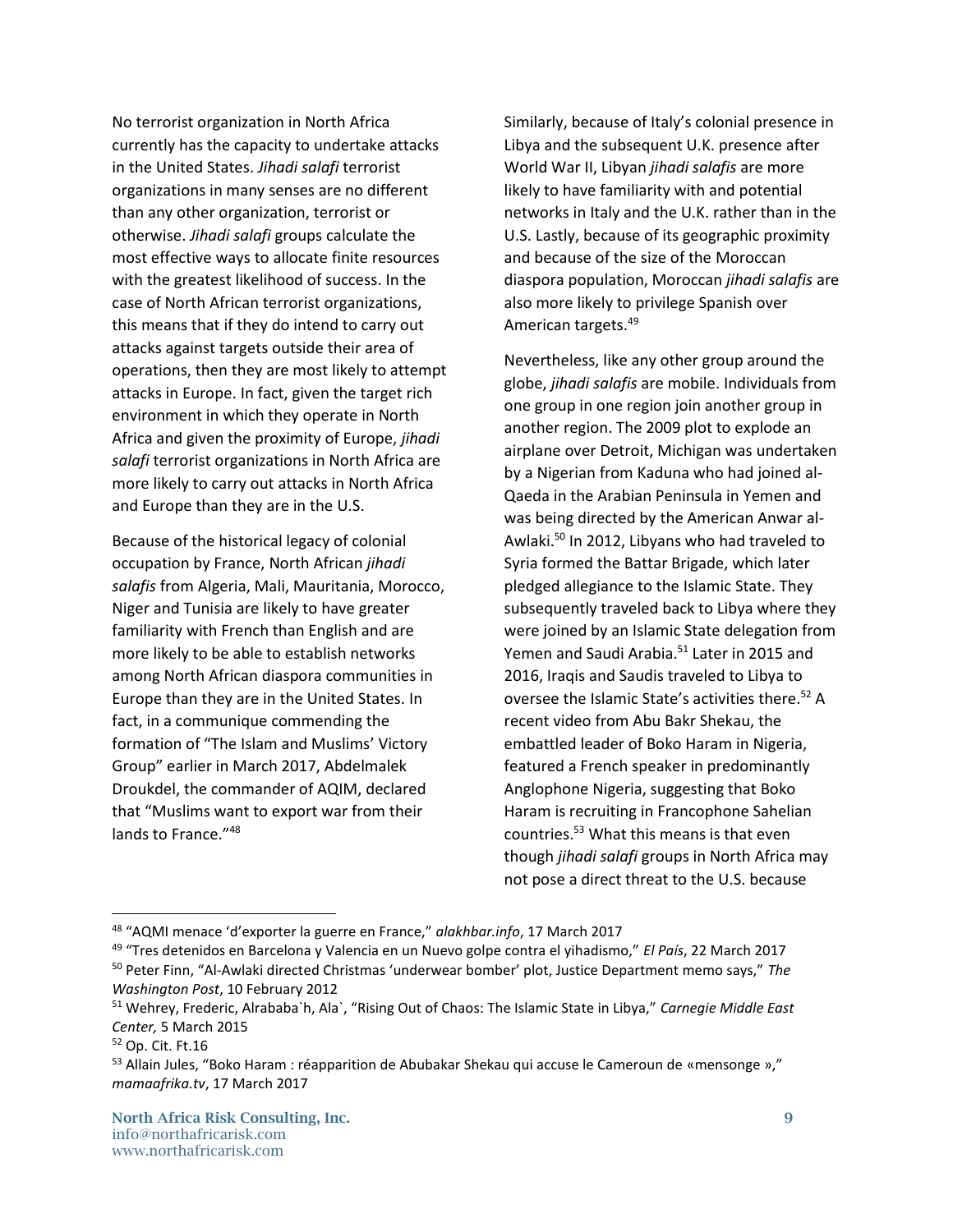they do not have the operational capacity to hit the U.S. or because it is not a strategic priority for them, individual North African and Saharan *jihadi salafis* could contribute to the capabilities of other *jihadi salafi* groups outside North Africa that do have the capacity and the intention to target the U.S.

Moreover, if groups are left unmolested, even if they do not presently pose a direct threat to the U.S. homeland, they will evolve and their capacity to plan and train will grow, potentially to the point where attacking the U.S. homeland is no longer practically infeasible. This was the case with al-Qaeda and Usama ibn Laden in Khartoum, Sudan in the 1990s and it is potentially the case today for al-Qaeda and Islamic State groups in North Africa, the Sahara, and the Sahel. 54

# Current Counterterrorism Approaches

In counterterrorism, there is no "Mission Accomplished." There is only "continuing to accomplish the mission." There is no winning. There is only managing the risk to tolerable levels. Doing that is complicated, involving a continuum of military and non-military solutions.

## Military Counterterrorism Approaches in North Africa

Since 2013, the U.S. has employed a new model for counterterrorism operations in North Africa and the Sahara and Sahel. <sup>55</sup> The model relies on logistical and intelligence, surveillance, and

reconnaissance support to U.S. allies, building partner capacity (BPC) programs, and the limited use of U.S. Special Forces to advise, assist, and accompany local forces and pursue high-value targets (HVTs). <sup>56</sup> This approach has advantages and disadvantages.

Among its advantages, it is less costly than large scale military deployments; it limits U.S. personnel exposure to risks on the ground; it allows for the wider projection of U.S. power; and it is potentially less diplomatically disruptive to the pursuit of other U.S. national non-security related interests. By training local partners, it builds a more enduring counterterrorism presence in the region. Perhaps most importantly, this approach does not aim to eliminate terrorism or defeat terrorist groups in North Africa: its objective is to degrade them. The constant pressure that results from this approach slows the evolution of terrorist groups and prevents them from gaining the capabilities that could ultimately allow them to target the homeland.

Nevertheless, there is no counterterrorism silver bullet and the new model is not without its shortcomings. Although over the long run leadership decapitation of terrorist groups and eliminating HVTs quantifiably shortens a group's lifespan, they also can have unintended consequences.<sup>57</sup> For example, removing the leader of one group can result in the merger of two groups that had previously been hostile to one another, thereby creating a new group that has greater capabilities than either of the two

<sup>54</sup> Wright, Lawrence, *The Looming Tower: Al Qaeda and the Road to 9/11* (New York : Knopf, 2006) <sup>55</sup> Porter, Geoff D. and Sheehan, Michael, "The Future Role of US Counterterrorism Operations in Africa" *CTC Sentinel*, Vol. 7, Issue 2, February 2014

<sup>56</sup> Eric Schmitt, "Using Special Forces Against Terrorism, Trump Seeks to Avoid Big Ground Wars," *The New York Times*, 19 March 2017

<sup>57</sup> Price, Bryan C., "Targeting Top Terrorists: How Leadership Decapitation Contributes to Counterterrorism," *International Security*, Vol. 36, No. 4 (Spring 2012), pp. 9-46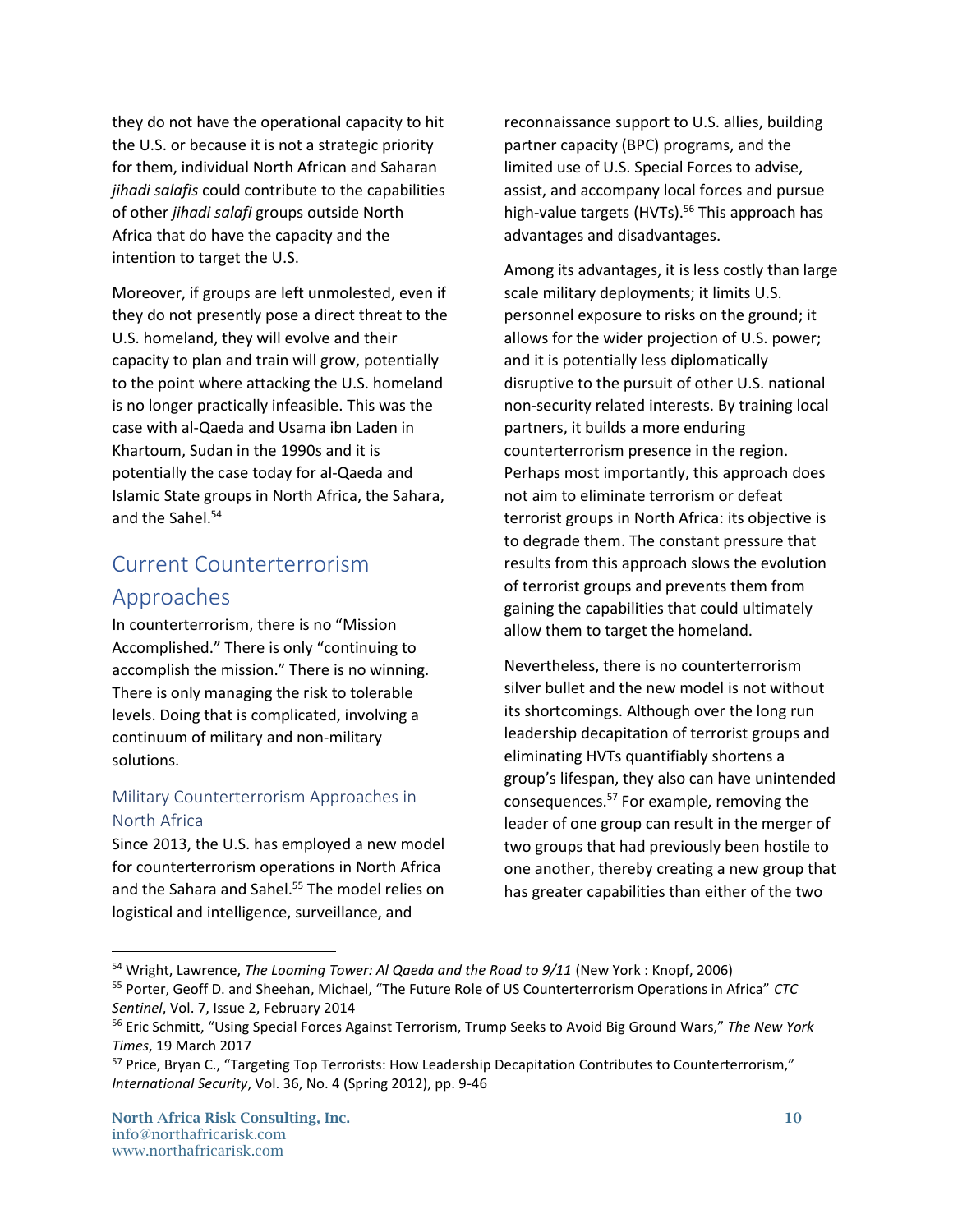pre-existing groups.<sup>58</sup> Alternately, eliminating HVTs and leadership decapitation can result in schisms within terrorists organizations that can result in competition for prominence among factions, a phenomenon known as "outbidding."<sup>59</sup> One of the ways in which outbidding can manifest itself is through an increased pace of terrorist attacks or more "spectacular" terrorist attacks. In short, eliminating HVTs or leadership decapitation can inadvertently increase the lethality of a terrorist organization in the near term.

A second problem with the new approach to counterterrorism in North Africa is that BPC efforts need to be consistent and sustained in order for them to work. Ad hoc or intermittent training engagements with partner nations mean local forces retain some of the skills acquired through BPC programs for a period of time, but there is no long-term capacity improvement and the U.S. runs the risk of repeating efforts ad infinitum. 60

Lastly, the U.S. needs to be mindful that political circumstances in partner countries may not be conducive to BPC. U.S. training of local militaries that have poor reputations in host countries or are politically problematic can contribute to broader animosity toward the U.S. and fuel the *jihadi salafi* anti-American narrative. For example, while U.S. efforts in Chad have increased Chadian forces counterterrorism capabilities, it has come at the cost of the U.S. being perceived as supporting

President Idriss Déby's authoritarian regime.<sup>61</sup> In Niger's Diffa region, the local population blames the deterioration of the security environment as much on Boko Haram as on the abusive Nigerien forces combating the terrorist group.<sup>62</sup> The problem is more difficult in Libya where, in the absence of a functioning government, it is hard to even identify the proper military units to be trained. $63$ 

## Non-military Approaches to Countering Terrorism in North Africa

Despite the new counterterrorism approach's advantages, military solutions are never enough to limit the threat that terrorism poses to U.S. national interest abroad and to the homeland. It is equally important to address the underlying conditions that lead to the emergence and continuation of terrorist organizations in North Africa. Because terrorism is by definition political and because *jihadi salafi* terrorism is about destroying and reshaping political structures in predominantly Muslim parts of the globe, it is critical to engage regional political institutions to ensure that they are upholding the obligations inherent in the state-society relationship. Misunderstanding the political dimension or ignoring it entirely does a disservice to counterterrorism efforts.

One of the fundamental drivers of *jihadi salafi* terrorism is the perception of injustice and the belief that the implementation of a *salafi*

<sup>58</sup> Porter, Geoff D., "The Drone War Goes Awry in Africa," *Foreign Policy*, 20 January 2016

<sup>59</sup> Porter, Geoff D., "Terrorist Outbidding: The In Amenas Attack," *CTC Sentinel*, Vol. 8, Issue 5 (May 2015)

<sup>60</sup> Powelson, Simon J., *Enduring Engagement Yes, Episodic Engagement No: Lessons for SOF from Mali*, Master's Thesis, Naval Postgraduate School, December 2013

<sup>61</sup> Nickels, Benjamin P., and Shorey, Margot, "Chad: A Precarious Counterterrorism Partner," *CTC Sentinel*, Vol. 8, Issue 4 (April 2015)

<sup>62</sup> *Niger and Boko Haram: Beyond Counter-insurgency*, International Crisis Group, Report Number 245, 27 February 2017

<sup>63</sup> Carla Babb, "Friend or Foe? Doubts Plague US Military in Libya Training," *Voice of America*, 18 May 2016